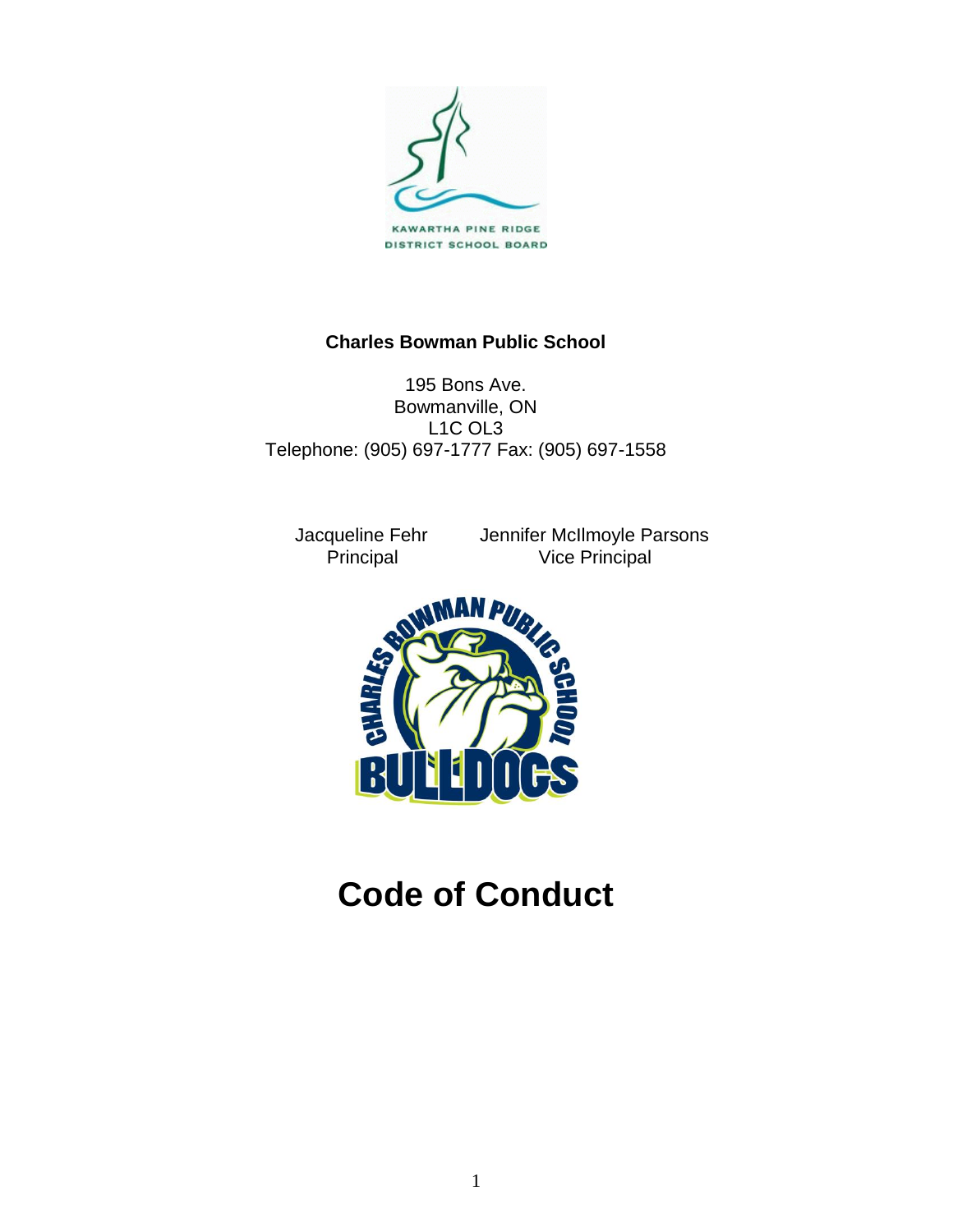# **PROCEDURES TO ENSURE A SAFE ORDERLY SCHOOL ENVIRONMENT**

The following procedures have been put in place to create a safe and orderly environment where teaching, learning and working can be a priority.

# **SCHOOL DAY**

Charles Bowman P.S. operates on a balanced day format. The day is divided into 3 equal portions of 100 minutes each with a 20 minute Nutrition Break/20 minute recess between each session.

9:15 Entry bell, classes begin 10:55-11:35 Lunch Nutrition Break 1:15 - 1:55 Snack Nutrition Break 3:35 Dismissal

# **VISITORS TO OUR SCHOOL**

Parents and community members are welcome to visit the school. To ensure the safety of everyone in the building, the Board requires *all visitors to begin their visit at the main office.* Our number one goal is to provide a safe and secure learning environment for staff and students, free from as many distractions and interruptions as possible. This will ensure the most effective and productive use of class instructional time.

In this light, we must insist that you **do not go directly** to your child's classroom when visiting the school (dropping off homework, lunches, dropping off or picking up students, etc.). Your visit can be disruptive to the teacher who may be in the middle of a lesson and to students who are learning. If you need to see your child, please come to the office and s/he will be called to the office to see you. This is far less disruptive to the class.

Parent volunteers and classroom visitors are required to sign in at the office and will be provided with a Volunteer Badge. All volunteers are required to provide the principal with an up-to-date police records

check completed and submitted prior to commencing their volunteer assignment, including school trips and classroom support. A receipt indicating payment is not acceptable for this purpose. Please note: signs are posted in all schools indicating that trespassers will be prosecuted.

# **ARRIVAL AND DEPARTURE**

Students are requested to time their arrival with the start of yard supervision at 9:00 a.m. Bus students are supervised from the time of their arrival at school. Students should enter and leave by their designated class entry/exit door.

All students are expected to leave school property after dismissal unless other arrangements have been made. Any student who feels threatened or unsafe on the way home, is welcome to return to the school and report their concerns to the office.

# **MESSAGES AND OFFICE TELEPHONE**

The use of the office phone will be limited to student use for school related changes in plans (i.e. co-curricular activities, detentions, extra help). The school phone is not available for making changes in social plans.

Changes to end of day routines must be communicated to the office IN WRITING, unless of an emergency nature.

Please talk with your children and review family plans for the day; for example, appointments, pick-up after school, and other special arrangements. Changes in your child's regular routines can be communicated to the teacher through this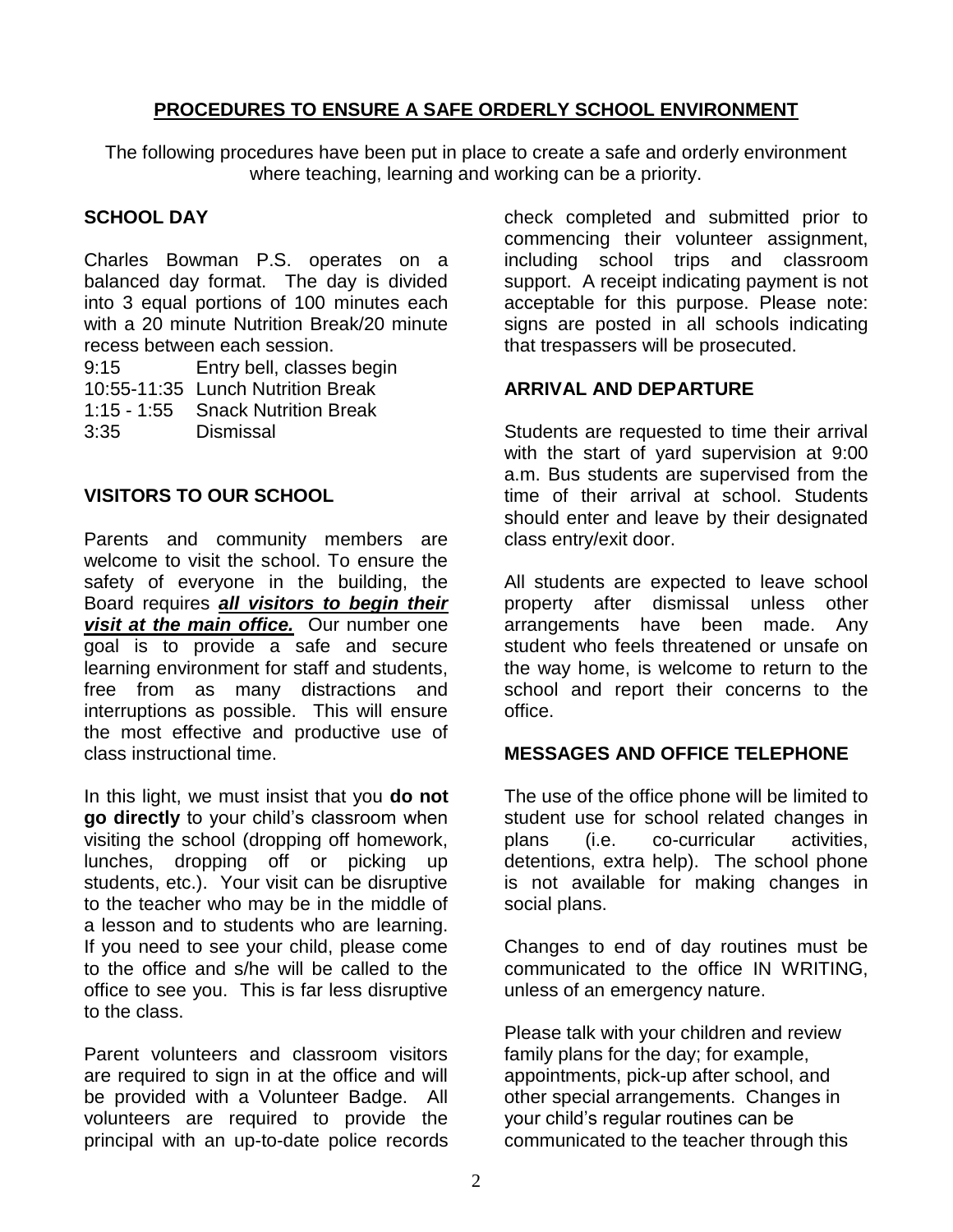agenda and/or by a handwritten note to the office.

When picking up students prior to the regular day's end (3:35 pm), students will be called down to the office **upon parent arrival**. Students will not be called down prior to arrival due to delays in parent travel, and subsequent loss of instructional time.

Students will not be called down to the office for departure, or to provide emergency changes to end of day routines within the last 20 minutes of the school day (i.e. after 3:15 pm).

# **ATTENDANCE PROCEDURES**

Our school participates in the SAFE ARRIVAL PROGRAM. It is the responsibility of parents to use the Safe Arrival program to indicate if a student will be absent or late for the day. Our current program "School Connects" allows parents/guardians to report their child's absence quickly and conveniently in any of the following ways:

- by calling 1-866-740-2902 toll free
- by logging into the Parent Portal website at kprdsb.schoolconnects.com to set up the ability to report absences online or
- by downloading an app from the Parent Portal onto your cell phone/IOS or Android device to report absences.

Parents are able to use whichever of these methods they prefer to report their child's absence 24 hours a day, 7 days a week. Parents are also able to report future absences at any time. Students should bring a note upon return to the school explaining the reason for the absence. Students with numerous absences/lates will be referred to the Board's Attendance Counselor for support.

Students who arrive after the entry bells are considered **late** and are required to report to the office. If a student is significantly late due to an appointment or family circumstance, please send a note explaining the reason for the delay in arrival. Students who need to leave the school early, should bring a note and sign out at the office.

### **STUDENT ILLNESS/ACCIDENT**

When a child becomes ill or is injured during the school day, the child will be attended to and made comfortable by school staff. Every effort will be made to contact parents/guardians (or emergency contacts) to alert them as to their child's condition so that they can take the child home or seek medical services. In the event of serious injury, the school will call an ambulance and then notify the parents.

#### **MEDICATIONS**

Although it is preferable to have medication given to a child by the parent, there are exceptional circumstances when students require the administration of medication during the school day. They must have an "Administration Medical" form on file at the school. This form is available from the office and requires the signature of the supervising physician. It is **required for all forms of medication** including inhalers and epipens. If a student has a medical concern or a severe allergy, an **Individual Emergency Response Plan** form may be completed by the parent/guardian. These forms must be updated and completed **annually.**

#### **LUNCH TIME ARRANGEMENTS**

Families are encouraged to have children eat their lunches at home. Students enjoy a break from school routines and to eat lunch in a relaxed setting. Eating lunch at school is a privilege offered for families that are unable to accommodate this. All students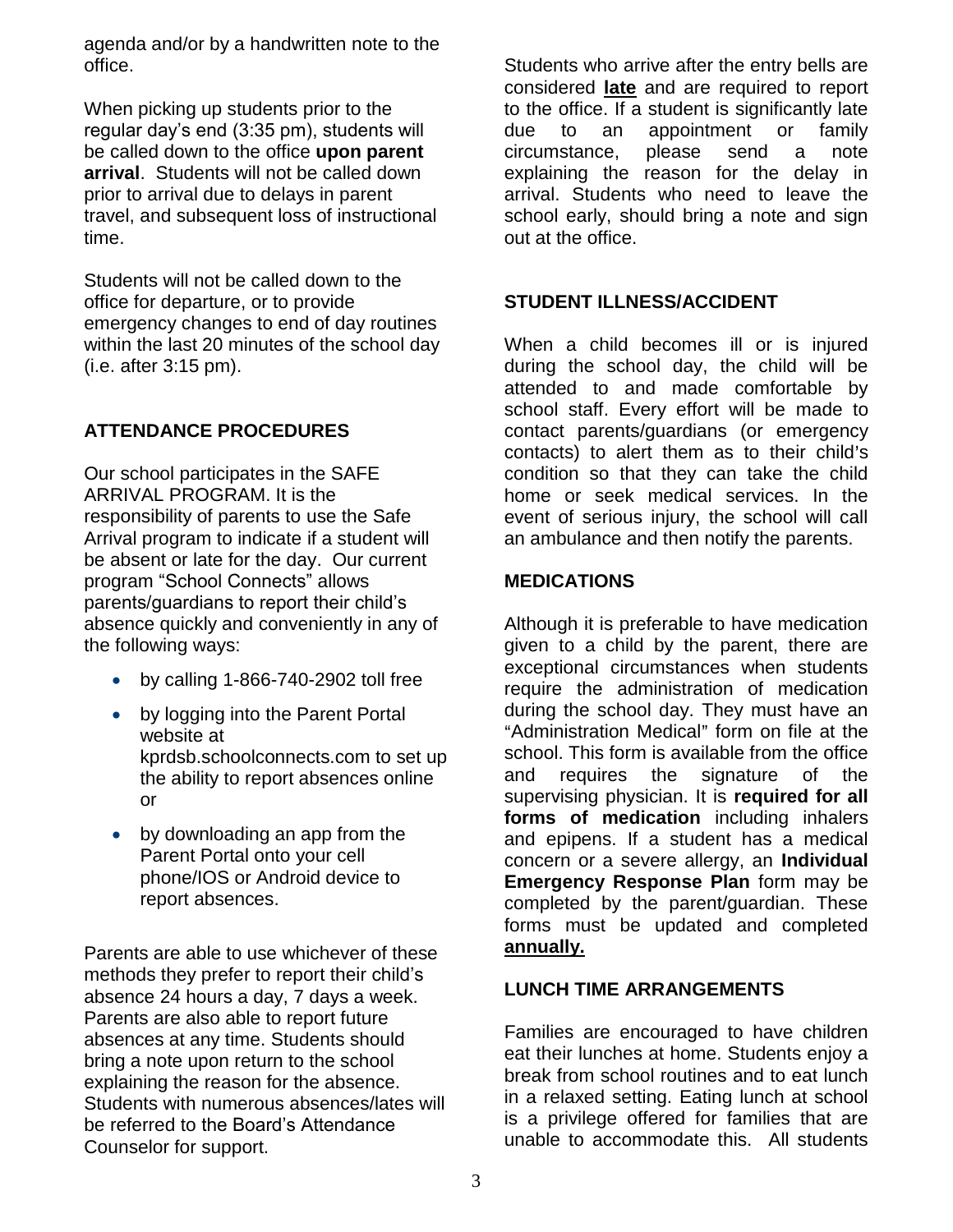eat lunches in classrooms during the first Nutrition Break. The school staff provides supervision for students remaining at school during nutrition breaks. Students going home or out for lunch should plan to use the first Nutrition Break for the purpose.

Students who remain at school for lunch should:

- eat quietly; follow lunchroom rules
- open drinks are to be consumed at the desk
- remain seated until dismissed by staff
- tidy their own area
- bring a note of permission each time they wish to leave the school property at lunch

Students who are chronically late back from lunch will incur consequences such as:

- make up the time at second Nutrition break
- suspension of the privilege of leaving school property for a period of time
- suspension from school

From time to time, the School Council offers special Hot Lunch days. Please note deadlines for orders. Late orders cannot be accepted due to advanced ordering practices. Should your child be absent the day of the special lunch, we cannot refund your money as we have pre-ordered and pre-paid. This includes bus cancellation days. You are welcome to come to the school at the first Nutrition Break to pick up the order in the event of an absence.

#### **SEARCH AND SEIZURE**

If there is reason to believe that a student is in possession of a substance or prohibited material, the school has the right to search school and personal property such as desks, knapsacks, purses, pencil cases, lunch boxes, etc. without prior notice or permission from any person. The police may from time to time be invited onto school premises to conduct their own searches, also without prior notice to or permission of any member of the school

community.

# **DRESS CODE**

Students should dress cleanly and neatly in a manner that lets them participate fully in all school activities. Outdoor clothing, including winter boots, hats and caps, are not worn in class. Students change into "indoor" shoes after each entry. We ask that these indoor shoes have non-marking rubber type soles.

During the winter season students should be dressed appropriately for the cold weather. Students go outside **every day** and should be prepared appropriately. Hats, scarves, mitts/gloves and warm coats are strongly recommended. When the weather becomes extremely cold, warm winter boots, heavy coats, and snow pants should be worn. It is also advisable for the younger students to have extra dry clothes at school, especially mittens and socks.

We appreciate your support to ensure that all clothing the students wear displays no offensive or oppositional messages, symbols or pictures. Alcohol, drug and tobacco advertisements are deemed inappropriate. The midriff and personal undergarments should be covered. Any clothing that is deemed immodest by the administration is unacceptable, (spaghetti strap tops, shear/see thru tops, short shorts/ skirts). Students who are inappropriately dressed will:

- $\bullet$  be required to cover up, or
- be sent home to change, or
- $\bullet$  be provided with a school t-shirt.

It is recommended that students participating in physical education classes change into appropriate gym attire (shorts/track pants and t-shirt) along with indoor shoes with non-marking soles.

**Due to allergies, we request that perfumes, colognes, after shave lotions and other perfumed products not be used.**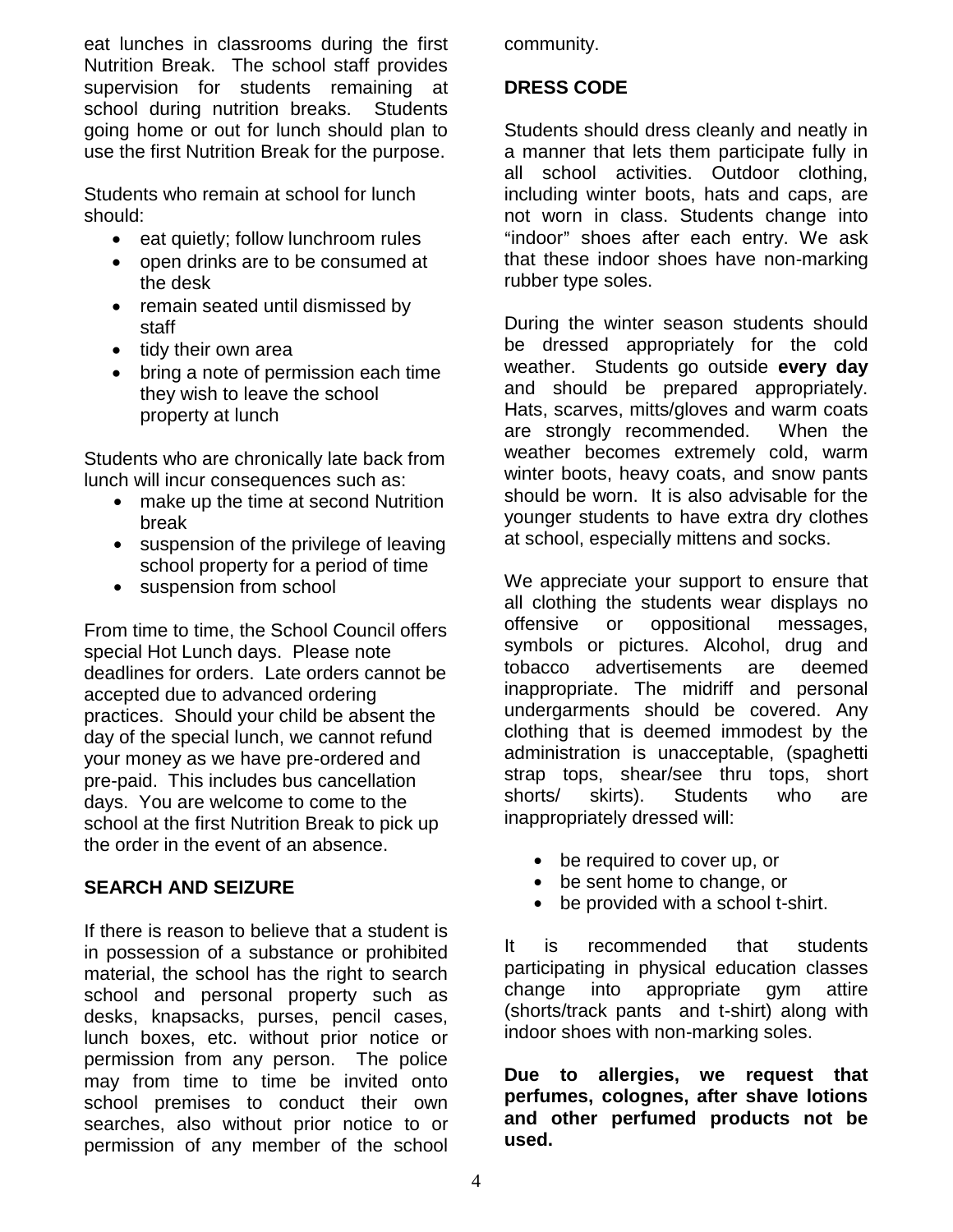#### **GETTING TO SCHOOL:**

Skateboards, and other 2-wheeled conveyances like bicycles must be dismounted and walked on school property. It is highly advisable that bicycles be locked at the provided bike racks at school and helmets worn when riding. The school is not responsible for lost or stolen bicycles.

### **TRIPS AND TRANSPORTATION**

It is the intention of the Kawartha Pine Ridge District School Board to provide the safest possible transportation in an efficient and economical manner. Bus transportation is a **privilege** and when students interfere with the safety and efficient travel of others on the bus, this privilege may be lost for a period of time whereby a bus report/phone call is sent home.

If you are experiencing difficulties with the expectations of the bus driver, the parent/guardian will be contacted. In the event of withdrawal of bus privileges, parents/guardians are responsible for transportation to and from school. Amongst behaviours which are not appropriate on a bus are getting out of seats while the bus is in motion, fighting, throwing articles in and out of the bus windows, obscene language, and not following the bus driver's instructions.

Bus students are assigned to a particular bus and the Board incurs the cost of insurance for those students. Bus students may NOT take friends onto the bus, or change buses to ride to a friend's.

From time to time, students take field trips. The same bus rules apply during these events. The cost of busing on trips is divided amongst all students participating, and cannot be avoided by parents/guardians providing their own transportation. Parent volunteers on field trips are expected to ride the provided transportation in order to assist with

supervision and meet Ministry and Board established ratios for out of classroom programs.

#### **INCLEMENT WEATHER**

In the event of inclement weather, the Board does endeavour to keep all elementary and secondary schools open, even in the event of bus cancellations. Bus students (only) not in attendance due to bus cancellation are not marked absent. Parents and students are urged to tune into local radio stations for possible bus cancellations or visit **www.stsco.ca.**

#### **PERSONAL ELECTRONIC DEVICES (PED's):**

Although students are not prevented from bring cell phones to school, the school is not responsible for lost/stolen or damaged cell phones or electronic devices. It is inadvisable to keep cell phones in places where they are unattended. At no times will PEDs be used in washrooms or change rooms or in any other location where a person would have a reasonable expectation of privacy. Students must keep the phone **powered off** during the instructional time in their desks or back packs unless otherwise invited to use them by teacher or principal.

Instructional time is defined as time spent in the classroom, gym, in assemblies and in other school related activities. There are times when a teacher may invite students to use a personal electronic device (e.g., part of an individual education plan or an accommodation supported by the classroom teacher/principal or designate) or when purposeful in the specific learning task students are engaged in. Parents of students who repeatedly must be reminded of school routines and procedures around cell phone use will be contacted by the school to develop a positive plan of action.

The cell phone function of a PED is not to be used at any time while on school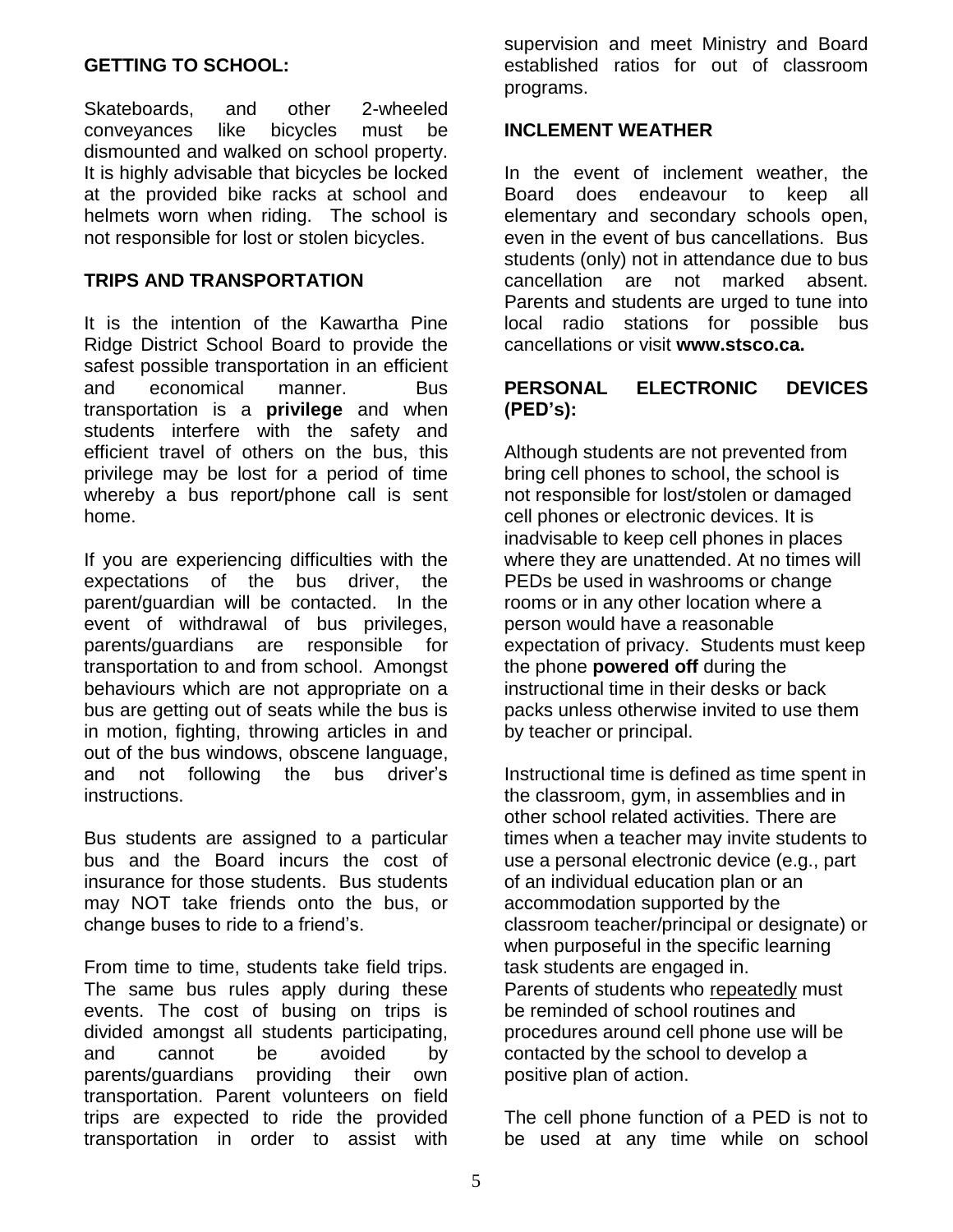property. If a student requires the use of a phone while at school for academic reasons or emergencies, they will be permitted to use the office phone. Students will follow regular school procedures if they need to call home, (i.e. permission from a teacher or from administration, and then proceed to the office to use the school phone.) The student is solely responsible for the phone and for the choices made in its use.

# **LOST AND FOUND**

The student Lost and Found boxes are located on the main floor entrance. Many teachers also maintain a classroom Lost and Found. Careful labeling of items such as clothing and lunch bags will most likely ensure their return. At the end of each term, the contents of the Lost and Found box are put on display for students to peruse. Items deemed suitable for re-use are donated to a local charity. Please do not send any items of a valuable nature to school.

### **PEDICULOSIS**

We support families in addressing this health nuisance. We suggest families conduct regular checks to ensure that each child's hair is free of lice and nits. If you find that your family is host to these unwanted guests, please alert the school as soon as possible. Children who have head lice will be readmitted to class once they've had treatment.

#### **EMERGENCY PROCEDURES**

Charles Bowman has emergency procedures in place for both on-site and offsite emergencies. Fire drills are conducted six times and lockdowns twice throughout the school year, and classes have clear direction regarding their procedures for building evacuation. Please inquire at the office if you wish further information.

### **VALUABLES**

Students are advised not to bring valuable articles, such as jewelry, money, handheld gaming devices, walkie talkies, cell phones and audio players, to school. Charles Bowman or Kawartha Pine Ridge DSB cannot be responsible for the safe-keeping of personal belongings.

# **TEXTBOOKS AND LIBRARY BOOKS**

Students are assigned bar-coded textbooks at the outset of each school year. Students are expected to maintain textbooks and library books in good condition and return the books that have been assigned when requested. If books are lost or damaged, the parent/guardian will be billed for the cost of replacement. The average cost of a textbook is \$65.00.

### **INTERNET ACCESS**

Students at Charles Bowman have teacher supervised Internet access with parent permission. Internet forms are sent home early in the 1<sup>st</sup> term for signature.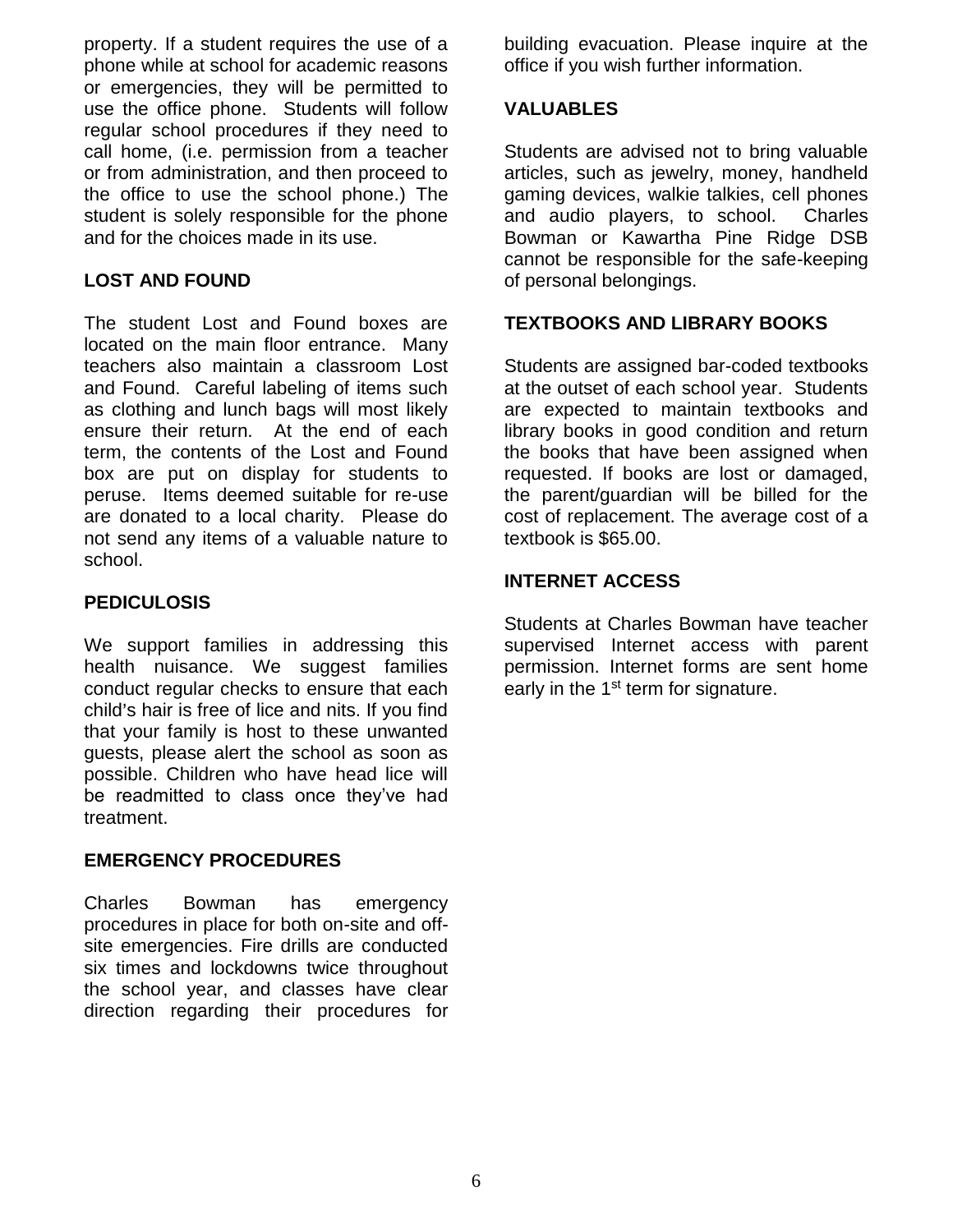# **SCHOOL CODE OF CONDUCT**

# **Rationale**

Everyone has the right to be safe and to feel safe, welcome and included at school. This School Code of Conduct reflects the guiding principles of the Board's Safe, Caring and Restorative Schools Policy and the Ontario Code of Conduct. It supports a common understanding for safe learning and working environments, where everyone is treated with respect, fairness and dignity. It also helps to prevent bullying in schools. The School Code of Conduct applies to students while they are at school, engaged in a school-related activity, or in other circumstances where the activity affects the school climate.

# **Responsibilities**

- Safety is everyone's responsibility.
- Everyone in our school community is responsible for promoting safe, caring relationships that respect human dignity.
- Everyone is responsible for preventing harm.
- Students, staff, volunteers, parents and guardians have additional responsibilities unique to their roles.

# **1. Standards of Behaviour**

# **Respect, Dignity, Civility, Equality and Responsible Participation in School Life**

*We value one another and treat each other with respect and dignity. We educate our students to be caring, responsible community members who protect everyone's physical, social, academic and emotional well-being.*

#### **Everyone in the school community must**:

- respect differences among people, their ideas, opinions, experiences and perspectives
- treat one another with dignity at all times, especially when they disagree
- respect and treat everyone fairly, regardless of race, ancestry, place of origin, colour, ethnic

origin, citizenship, creed, sex, sexual orientation, gender identity, gender expression, age,

marital status, family status, disability or language

• respect and comply with federal,

provincial and municipal laws

- demonstrate the character attributes set out by the school board
- respect the rights of individuals and groups
- show proper care and regard for school and student property
- take appropriate measures to help one another
- address behaviours that are disrespectful, unwelcoming or that exclude anyone
- use non-violent means to resolve conflict
- dress appropriately with regard to exposure, cleanliness and message
- respect persons who are in a position of authority
- respect the common goal to work in a positive environment of learning and teaching.

# **Additional Student Responsibilities**

- exercise self-discipline, follow the established rules and accept responsibility for their actions, based on age and individual ability
- come to school prepared, on time,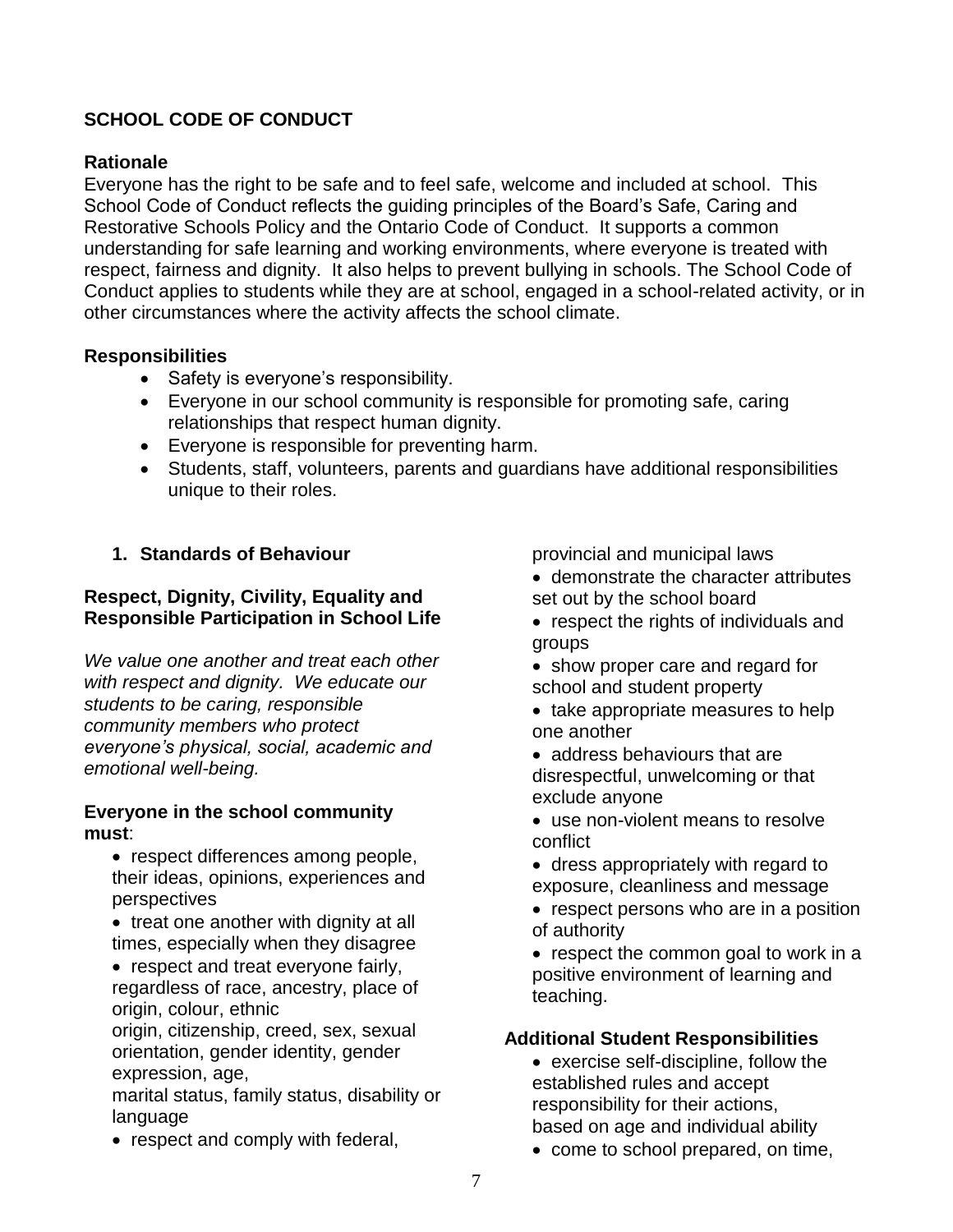ready to learn and support a positive learning environment

- show respect for themselves, for others and for those in authority
- refrain from bringing anything to school that may compromise safety, inclusion or respect for the dignity of another member of the school community.

# **Additional Staff Responsibilities**

- help students achieve their full potential and develop their self-worth
- assess, evaluate and report student progress
- communicate regularly and meaningfully with students, parents or guardians
- discipline fairly and consistently, taking any mitigating factors into account, as required by school board regulations on Discipline/Promoting Positive Student Behaviour/Code of Conduct, and the School Code of Conduct
- be on time and prepared for all classes and school activities
- prepare students for the full responsibilities of membership in their community/society
- safeguard students from persons or conditions that interfere with the learning process
- understand and minimize any biases that may affect student-teacher relationships.

### **Additional Parent/Guardian Responsibilities**

- attend to their child's physical, social, academic and emotional wellbeing
- show an active interest in their child's school work and actively support student progress
- communicate regularly with the school
- help their child be neat, clean, appropriately dressed and prepared for school
- ensure their child attends school regularly, is on time, and gets to and from the school or bus stop safely
- promptly report to the school their child's absence or late arrival
- become familiar with the Code of Conduct and school rules
- encourage and assist their child in following the rules of behaviour
- assist school staff in dealing with disciplinary issues for their child

# **2. School Code of Conduct Rules**

- Students must be allowed to learn.
- Teachers must be allowed to teach.

The following behaviours are **not acceptable** for anyone in the school community:

> physical, verbal, electronic, written or other means of sexual or psychological abuse (e.g., sarcasm, ridicule, humiliation)

- assault
- bullying
- actions motivated by hate, bias or discrimination (e.g., on grounds of race, ancestry, place of origin, colour, ethnic origin, citizenship, creed, sex, sexual orientation, gender identity, gender expression, age, marital status, family status or disability).
- damage to property in the school environment (including school grounds, buses, trips.)

The principal may apply these rules when the pupil's conduct outside school negatively impacts the school.

# **3. Physical and Emotional (Psychological) Safety**

*To protect the physical and psychological safety of everyone at school, we will not tolerate:*

# **Weapons**

 possession of any weapon or replica weapon, such as firearms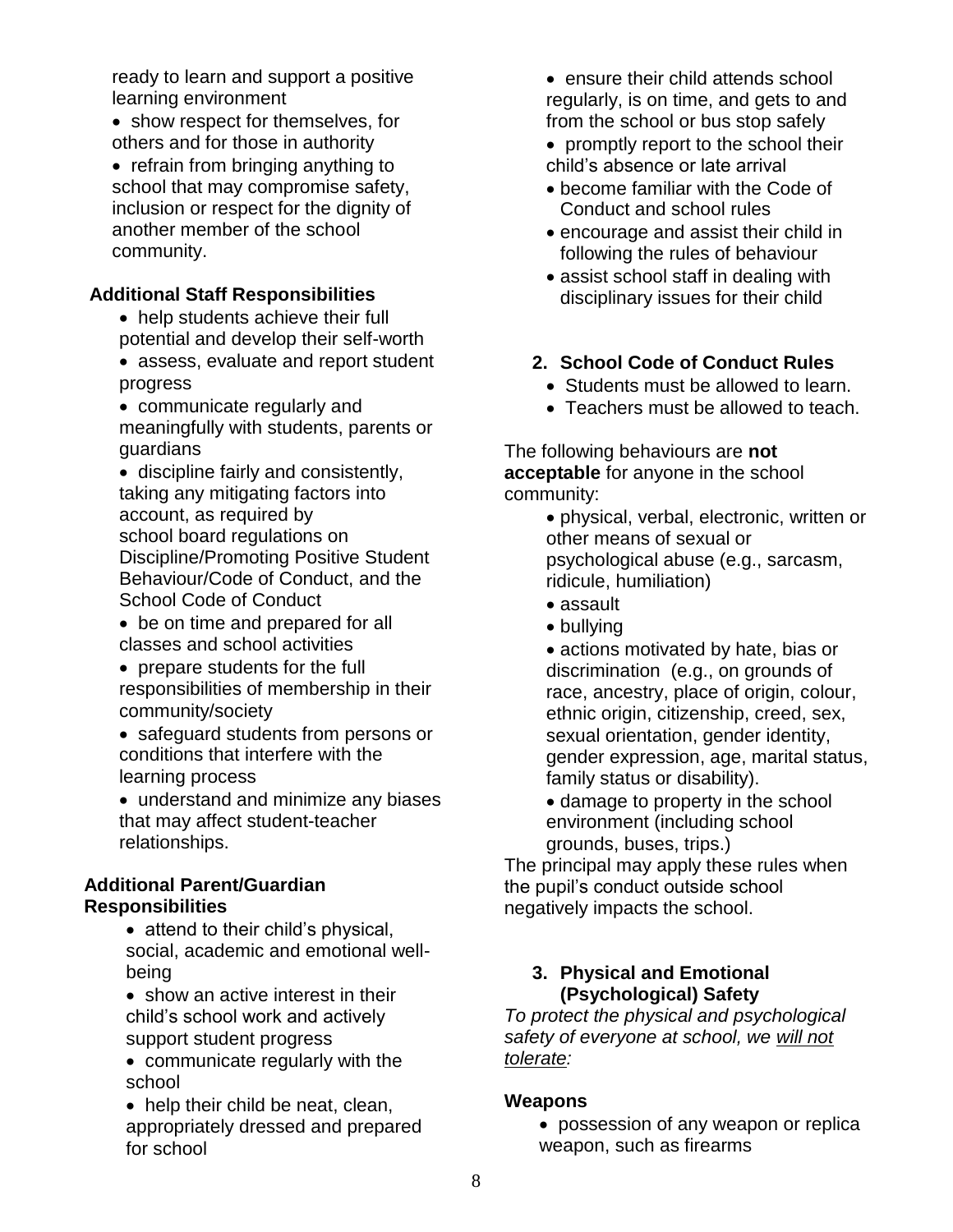- use of any object or means to threaten or intimidate another person
- causing injury to any person with an object

# **Alcohol and Drugs**

 possessing, being under the influence of, or providing others with, alcohol or restricted drugs

# **Physical Aggression**

• inflicting or encouraging others to inflict bodily harm on another person

• intimidation

# **Non-physical Aggression**

- emotional, sexual, homophobic, racist, sexist, faith-based, abilitybased or social status-based actions that hurt an individual or group, whether intentional or not
- $\bullet$  threatening physical harm, bullying or harassing others
- using any form of discrimination, stereotype, prejudice, harassment, hate/bias-motivated act.

Further to these standards of behaviour, all school members are expected to seek staff assistance, if necessary, to resolve conflict peacefully.

**Bullying and harassment** in any form are wrong and hurtful. Everyone has a role to play as we work together to prevent, identify and respond to bullying and exclusion. We all are accountable for our actions. Where bullying does occur, we respond fairly and appropriately, to build respectful relationships. Restorative practice is one strategy we use to prevent, and repair the harm caused by, bullying and exclusion.

**Bullying, by definition:** "Bullying is typically a form of repeated, persistent, aggressive behaviour that is directed at an individual/s that is intended to cause (or should be known to cause) fear, distress and/or harm to another person's body, feelings, self-esteem or reputation. Bullying occurs in a content when there is real or perceived power imbalance."

Simply put this means:

- Bullying is a deliberate act
- There is an intent to harm
- It is persistent over time
- There is an imbalance of power

**Cyber-bullying** includes bullying by electronic means, including:

- creating a web page or blog in which the creator assumes the identity of another person
- impersonating another person as the author of content or messages posted on the Internet

• communicating inappropriate material electronically to more than one individual, or posting material on a website that may be accessed by one or more individuals.

*Bullying*, in any form, has negative effects on:

- a student's ability to learn
- healthy relationships and the school climate
- a school's ability to educate its students.

We **will not accept bullying** on school property, at school-related activities, on school buses, or in any another circumstances (e.g., online) where bullying has a negative effect on school climate.

# **4. School Code of Conduct Procedures**

- Signs are posted directing visitors to begin their visit at the office. ALL visitors, including parents/guardians MUST sign in at the office each and every time attending the school.
- Visitors may not proceed directly to classrooms. If staying for any length of time the visitors/volunteers must wear a visitor's badge.
- Staff will approach unknown persons on school property or entering the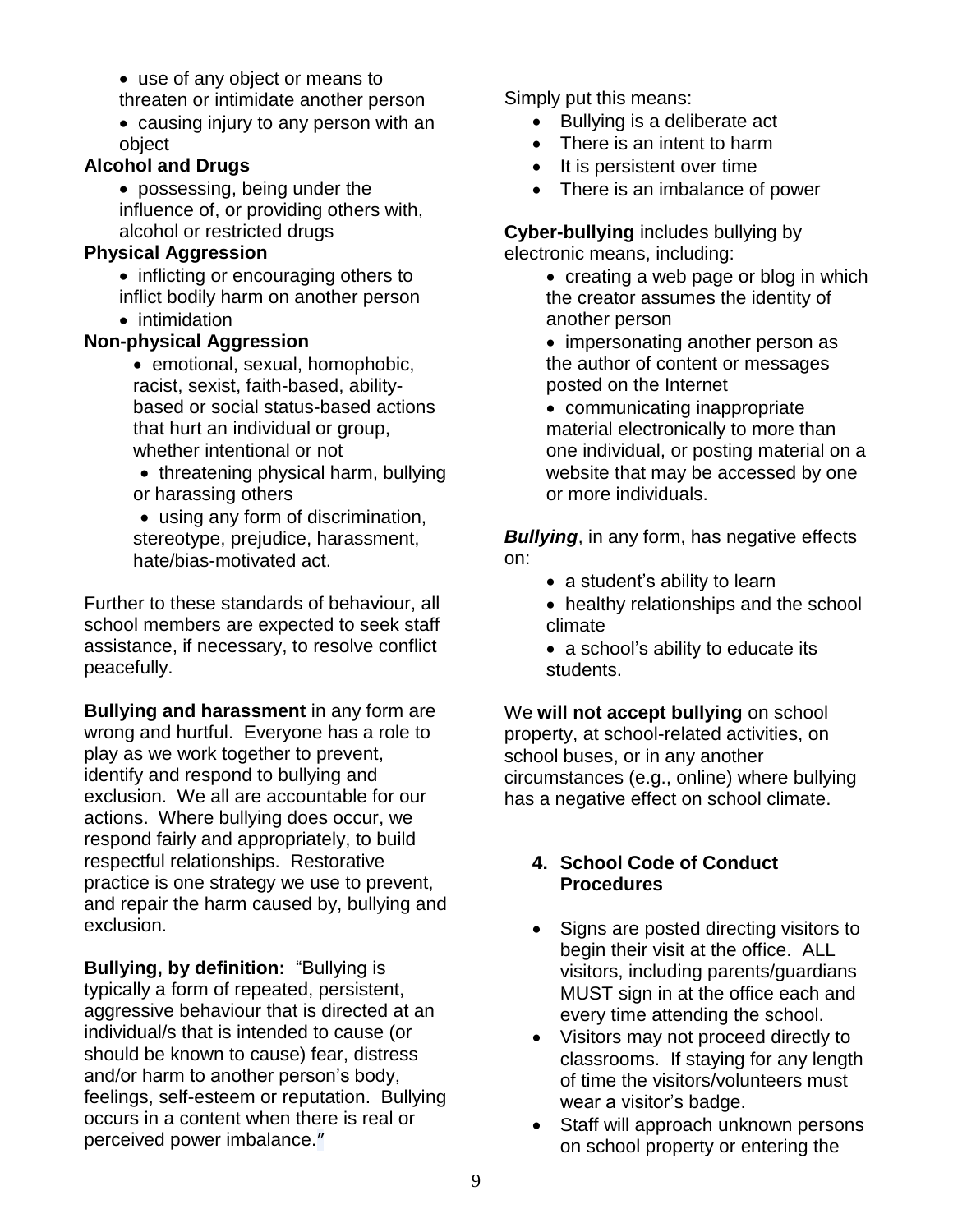school.

- Students must adhere to the School Bus Guidelines.
- Students must enter the school via designated doors upon the first morning and recess bells and move promptly to home room with necessary materials.
- All outside garments including hats and book bags must remain on coatracks during class time.
- Students will move in the hall promptly and safely in the most direct route between classes.
- Students must have a teacher's permission (e.g., hall pass) to leave the classroom. All students are asked to sign out/in when leaving/reentering the classroom
- Students are to remain in designated areas to eat lunch.
- Students will exit the building for lunch recess and afternoon recesses and re-enter via designated doors on the bell.
- Students must ask for permission to use the washroom during nutrition breaks.
- Food or drink is not allowed on the yard at any time during the day because of hornets/bee stings, seagulls, and garbage.
- Students are asked to bring 'garbageless' lunches and snacks.
- Students must remain on school property during the lunch break unless parental permission has been granted to go home (during 1st nutrition break only). Students are NEVER to leave the school property without permission once they have arrived on property.

# **5. Strategies to Promote Positive Student Behaviour**

# **Prevention Strategies**

Schools in the KPR Board promote academic excellence through the character attributes of respect, responsibility, honesty, integrity, empathy, fairness, initiative, perseverance, courage and optimism, to enable all students to reach their full potential. Schools also use restorative practice, an approach that manages conflict by repairing harm and strengthening relationships. It holds the individuals causing harm accountable for their actions, and it allows everyone – the person harmed, the person causing harm and others affected – to express the harm that was caused and any resulting needs. Restorative practice allows reparation ("making it right"), healing and reintegration, while preventing future harm. It may include responses ranging from informal conversations or meetings, to formal restorative conferences.

In addition, the Board's Code of Conduct sets clear standards of behaviour that are firm and fair. These standards apply to everyone in the school system – students, parents, guardians, volunteers, employees – whether on school property, on school buses, at school-related events or activities, or in other circumstances that could affect school climate.

#### **Prevention strategies** are designed to:

- establish a positive school climate
- maintain effective classroom management and discipline
- encourage, reinforce and reward positive behaviour
- promote social skills development
- provide information regarding anger management programs
- use peer counselling and conflict resolution
- use effective, respectful homeschool communication*.*

# **Supportive Intervention Strategies** use:

- "teachable moments" (using a current situation or news story to teach students a valuable skill or lesson)
- verbal reminders, redirection and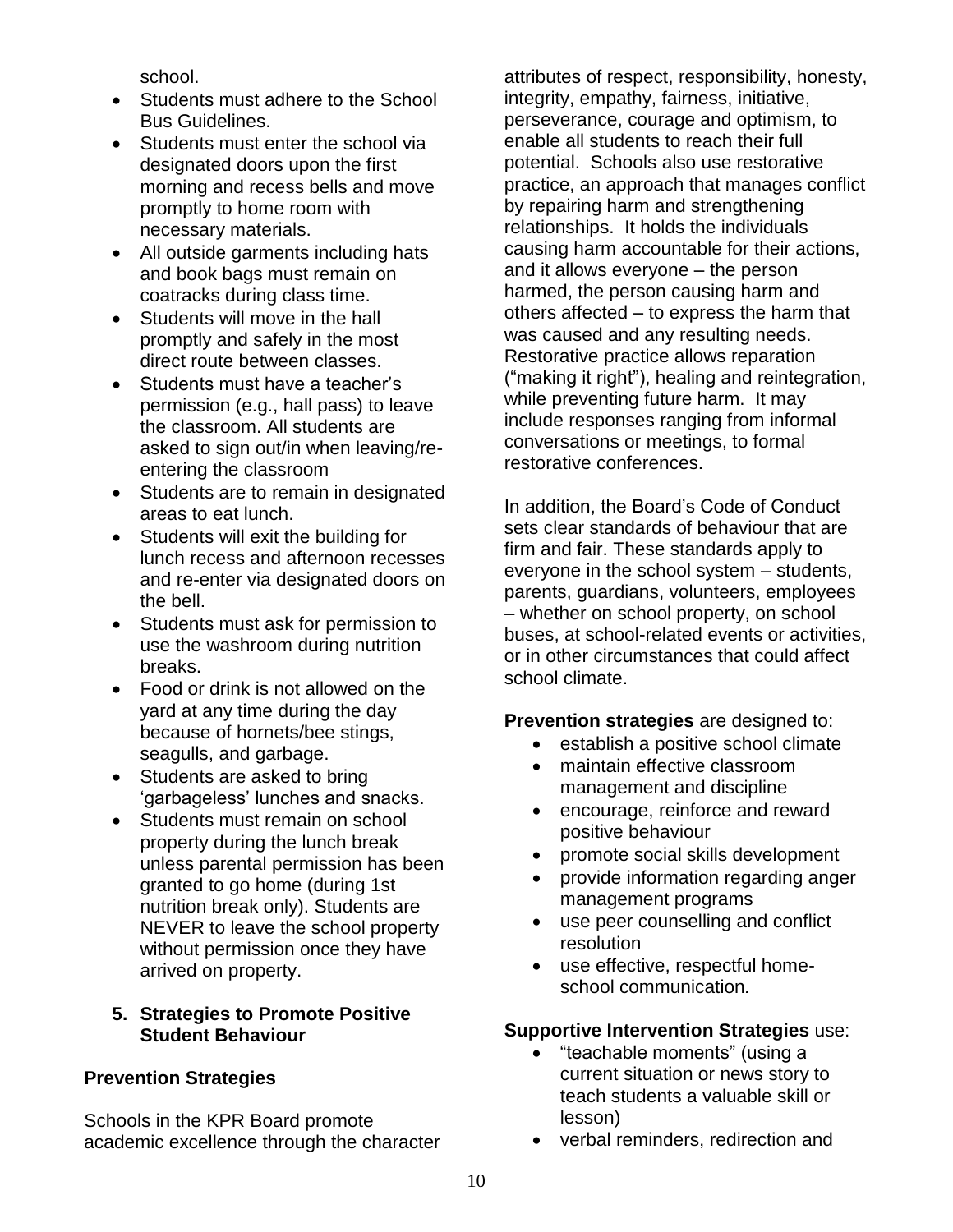reinforcement

- interviews, discussion and active listening
- offering positive choices to support positive behaviour/citizenship
- problem solving techniques including restorative practices
- contracts for expected behaviour
- appropriate outside agency support
- school/Board/community resources
- understanding of individual and group interactions and power imbalances within society
- learning and information-sharing to better understand people and situations.

### **6. Community Threat Assessment Protocol**

The KPR school board also has a Community Threat Assessment Protocol (CTAP) in place with many local agencies and police services. When student behaviours pose a potential threat to safety or risk of serious harm, the CTAP helps principals take immediate steps to protect student well-being and respond to threatening incidents. Please speak with the principal for further information on this protocol.

# **7. Consequences for Unacceptable Behaviour**

Consequences for unacceptable behaviour are appropriate to the individual, circumstances and actions. Schools use progressive discipline, with a range of responses, supports and restorative practices that promote positive behaviour and inclusive school cultures. Consequences are firm, fair, clear and appropriate to the student's age and development. They include learning opportunities, to reinforce positive behaviours and help students make good choices. For students with special education needs, consequences and supports are consistent with the student's Individual Education Plan (IEP). The Board, principals and vice-principals consider all

mitigating and other factors, as required by legislation. Progressive discipline and restorative approaches are outlined in detail in the Safe, Caring and Restorative Schools Manual for administrators.

#### **Consequences may include one or more of the following:**

- warnings
- time-outs
- time-owed
- restricted privileges
- apology
- $\bullet$  restitution (e.g., paying for damage, doing community service)
- suspension
- expulsion.

The Principal, or their designate, **will consider suspending** a student if they believe that the pupil has participated in any of the following infractions:

- Uttering a threat to inflict serious bodily harm on another person.
- Possessing alcohol or illegal drugs.
- Being under the influence of alcohol.
- Swearing at a teacher or at another person in a position of authority.
- Committing an act of vandalism that causes extensive damage to school property at the pupil's school or to property located on the premises of the pupil's school.
- Bullying (see section 3)
- Persistent opposition to authority.
- Habitual neglect of duty.
- The willful destruction of school or Board property.
- The use of profane or improper language.
- Conduct injurious to the moral tone of the school or to the physical or emotional well-being of self or others in the school.
- Being involved in a physical altercation.

As required by law, a student **shall be suspended and considered for expulsion** on the following grounds: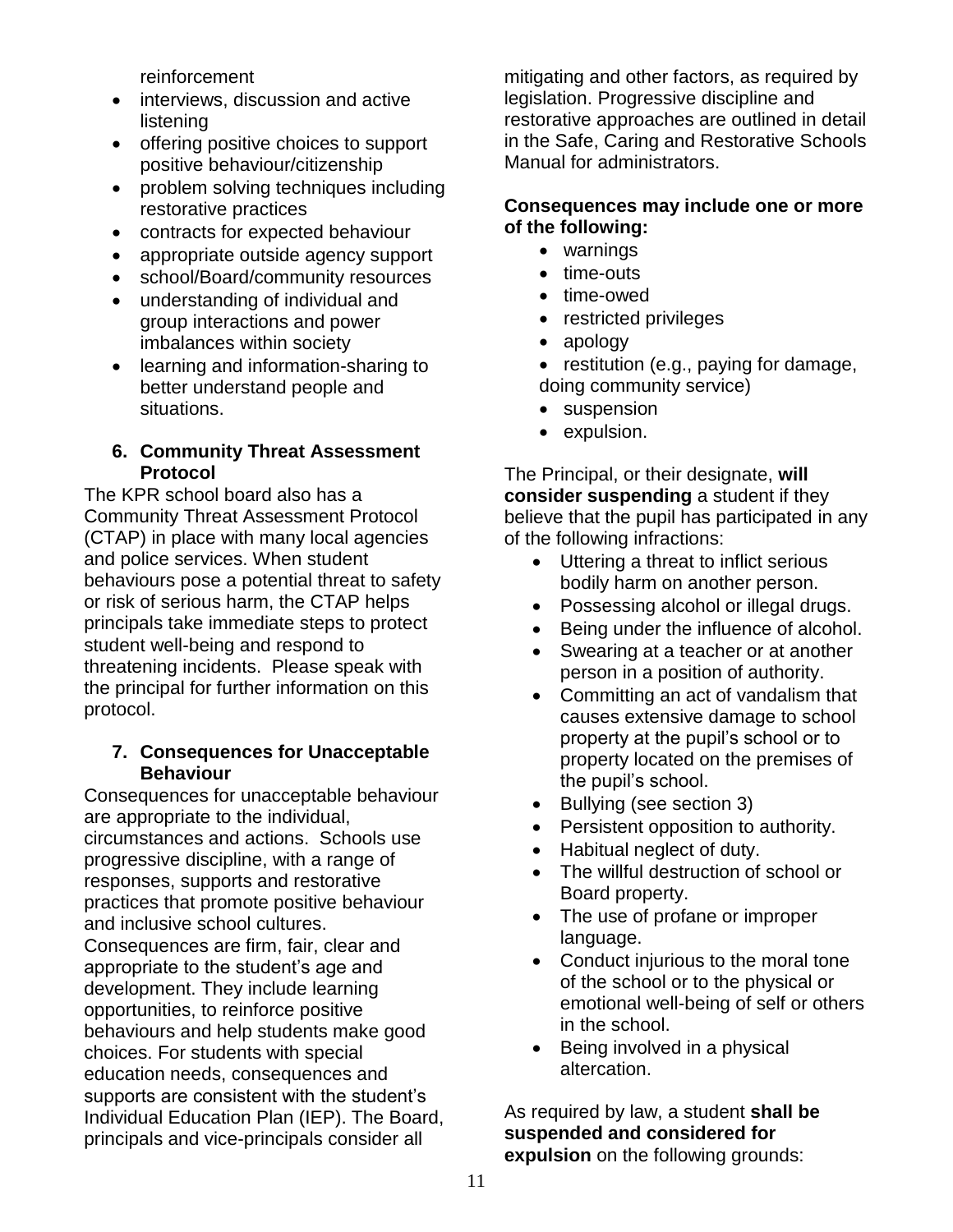- Possessing a weapon, including possessing a firearm.
- Using a weapon to cause or to threaten bodily harm to another person.
- Committing physical assault on another person that causes bodily harm requiring treatment by a medical practitioner.
- Committing sexual assault.
- Trafficking in weapons or in illegal drugs.
- Committing robbery.
- Giving alcohol to a minor.
- Bullying, if:
	- the pupil has previously been suspended for engaging in bullying, and
	- the pupil's continued presence in the school creates an unacceptable risk to the safety of another person.
- Any incident including bullying, that is motivated by bias, prejudice or hate based on race, national or ethnic origin, language, colour, religion, sex, age, mental or physical disability, sexual orientation, gender identity, gender expression, or any similar factor (e.g. socio-economic status, appearance).

In accordance with provincial directives, a student **may be suspended, and expulsion may be considered**, if:

- the pupil commits an infraction in the school community, which has an adverse effect on the school
	- the pupil's pattern of behaviour is so "refractory" (unmanageable) that the pupil's presence is harmful to the learning environment
	- $\bullet$  the pupil has taken part in activities that:
	- cause the pupil's presence to be harmful to the physical or emotional well-being of others

in the school

- cause extensive damage to property at the school or to property located on the premises of the pupil's school
- the pupil's pattern of behaviour has shown the pupil has not prospered by the instruction available, and the pupil persistently resists changing their behaviour.

Where illegal activities – including those noted above – take place, schools also involve their local police service. The School Board – Police Protocol guides police involvement in schools.

# **8. Promoting Respect through Student Clubs/Groups/Activities**

In keeping with the Board's Equity, Diversity and Inclusion policy (B-3.2) and administrative regulation (B-3.2.1), all schools within the Kawartha Pine Ridge District School Board, including Charles Bowman, welcome and support students who wish to lead or participate in school clubs, groups, or activities that promote safe, accepting, equitable, positive, diverse and inclusive environments. This includes activities that promote anti-racism, gender equity, respect for people living with disabilities, and for people of all sexual orientations, gender identities and expressions (including clubs, groups or activities with the name Gay-Straight Alliance or GSA).

# **9. KPR ASSESSMENT, EVALUATION AND REPORTING GUIDELINES**

**Assessment** is the process of gathering, from a variety of sources, information that accurately reflects how well a student is achieving the curriculum expectations in a subject or course and the learning skills and work habits.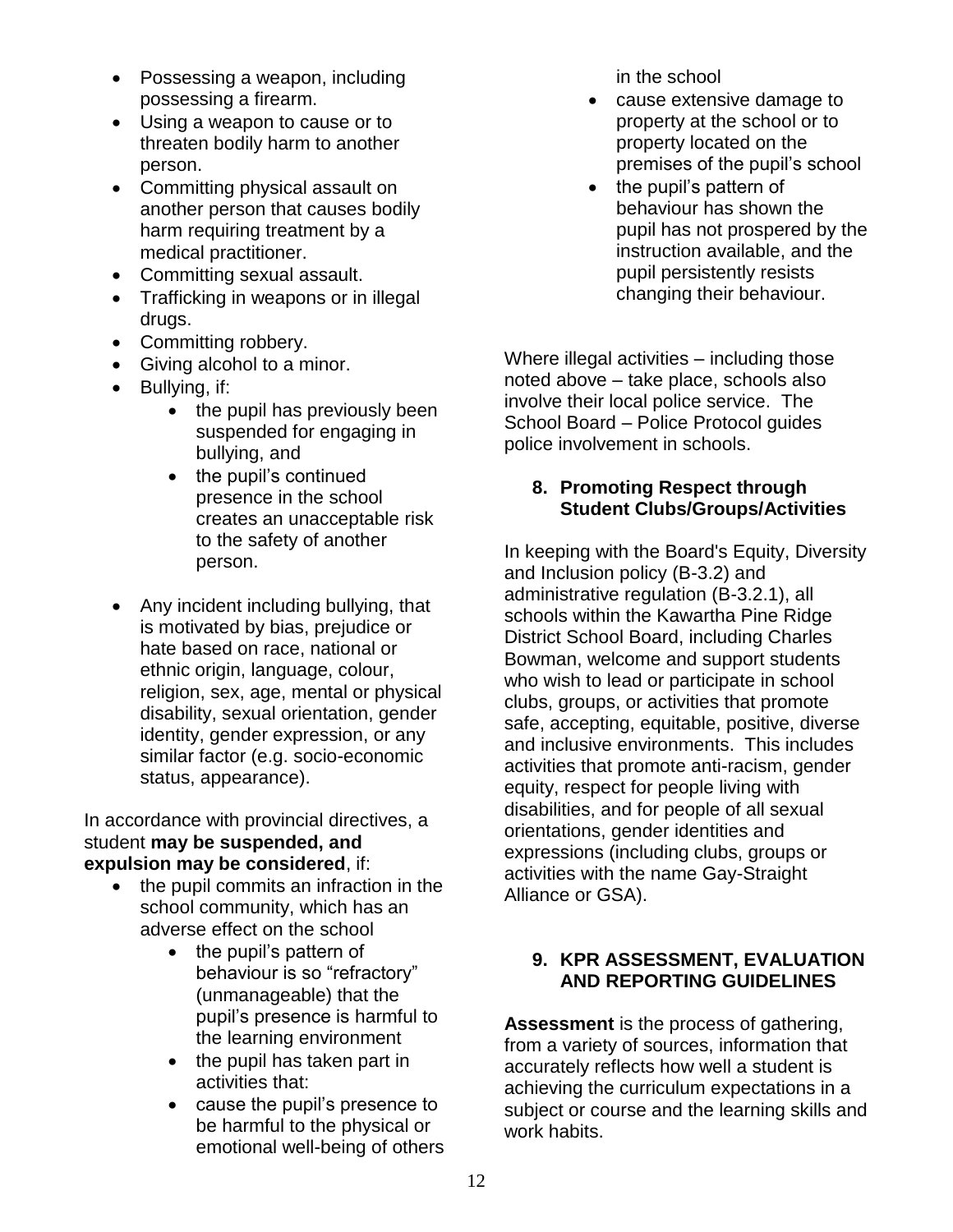**Evaluation** is the process of judging the quality of student learning on the basis of established criteria and assigning a value to represent that quality. Evaluation is based on assessments of learning that provide data on student achievement at strategic times throughout the grade/subject/course, often at the end of a period of instruction.

#### **Our teacher practices reflect:**

- use of equitable practices and procedures that meet the needs of all students and may not necessarily be the same for all students.
- assessing, evaluating and reporting on the achievement of curriculum expectations and the demonstration of learning skills/work habits separately
- gathering evidence of student achievement for evaluation collected over time in the form of observations, conversations and student products to inform professional judgement
- determining the final grade on a student's report card using professional judgement and interpretation of evidence that reflects the student's most consistent level of achievement, with special consideration given to more recent evidence. The averaging of marks is not the *sole* determinant of a final grade.

#### **Students must:**

be responsible for their behaviour in the classroom and for providing evidence of their achievement of the overall expectations within the time frame specified by the teacher, and in the form approved by the teacher.

# **Learning Skills and Work Habits:**

*Responsibility, Organization, Independent Work, Collaboration, Initiative, Self Regulation*

Learning skills and work habits will be intentionally taught, assessed and evaluated separately from the curriculum. They are strong indicators of potential successes and difficulties.

### **Late & Missed Assignments for Evaluation:**

The teacher will clearly indicate the due date for completion of an assignment for evaluation and the success criteria for the assignment. A number of strategies may be used to help prevent and/or address late and missed assignments. Teachers will use a variety of strategies before considering deducting marks or ultimately assigning a mark

of zero.

A missed *assignment for evaluation* is one that is not submitted or completed. The teacher will clearly indicate the due date for completion of an assignment

Before an assignment can be considered missed:

- $\bullet$  the student must be given an opportunity to explain the missed assignment
- students and parents must have been informed of the impending missed assignment and the consequences for missing the assignment.

If marks are deducted on an assignment for evaluation, teachers will ensure that mark deductions will not result in a final percentage grade that misrepresents the measurement of a student's attainment of the overall learning goals.

# **Homework:**

Homework is work that students do at home to practise learned skills, consolidate knowledge and skills, and/or prepare for the next class. Assignments for evaluation must not include homework. Information collected through homework completion will be used as data to inform instruction.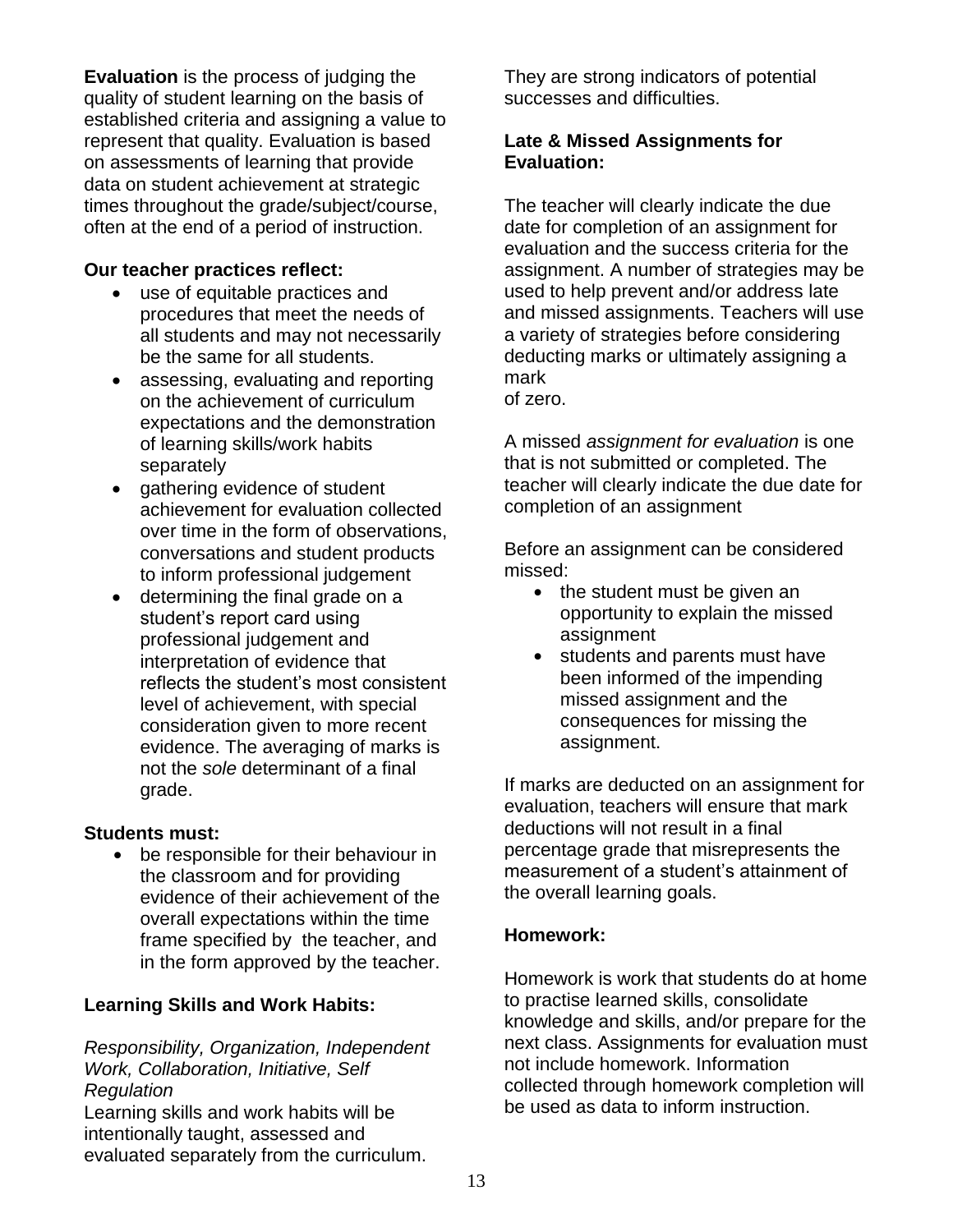### **Cheating and Plagiarism:**

Academic honesty is a cornerstone of student learning. Cheating and plagiarism are academic dishonesty; both are forms of lying and they are a serious academic offense.

*Cheating is dishonest behaviour or attempted dishonest behaviour during tests, examinations or in the creation of assignments for evaluation*.

*Plagiarism is using words, numbers, graphics, photos, music, ideas or any work of another as one's own without proper referencing*.

Students must always acknowledge others' work (writing, ideas, graphics, data, music, etc.) by citing sources, even those from the internet, correctly.

If a principal determines that a student has cheated or plagiarized, there will be a continuum of behavioural and academic responses and consequences based on the grade level of the student, the maturity of the student, the number and frequency of incidents and the individual circumstances of the student. Remediation and/or consequences for students found to be plagiarizing or cheating may include: redoing the assignment, completing an alternate assignment, informing parents, demonstrating their understanding of plagiarism or cheating, and/or loss of marks on the original assignment for evaluation.

#### **Code I in Grades 1-8:**

"I" is a code used in Grades 1-8 by teachers when, in their professional judgment, there is insufficient evidence of student achievement on overall expectations to determine a final grade. This may happen, for example, if a student recently moved schools or had an extended illness. Students who receive "I" on the final report card will not receive a mark for that subject area.

#### **Communicating and Reporting Learning and Achievement:**

Teachers will communicate regularly with students and parents/guardians to ensure they are informed of student progress. This ongoing dialogue between teachers, students and parents about student achievement will be both informal and formal (e.g., phone calls, notes, emails, report cards and interviews). School Progress Reports are sent home in November and Term I Report Cards will go home in February, while Term II Report Cards will go home in late June.

#### **Resources:**

KPRDSB SAFE, CARING AND RESTORATIVESCHOOLS: Discipline/Promoting Positive Student Behaviour/Code of Conduct (Regulation Code: ES-1.1.1A)

POSITIVE STUDENT BEHAVIOUR/ Policy (Code Reference: ES-1.1)

ASSESSMENT, EVALUATION AND REPORTING POLICY (Code Reference:  $ES - 4.1$